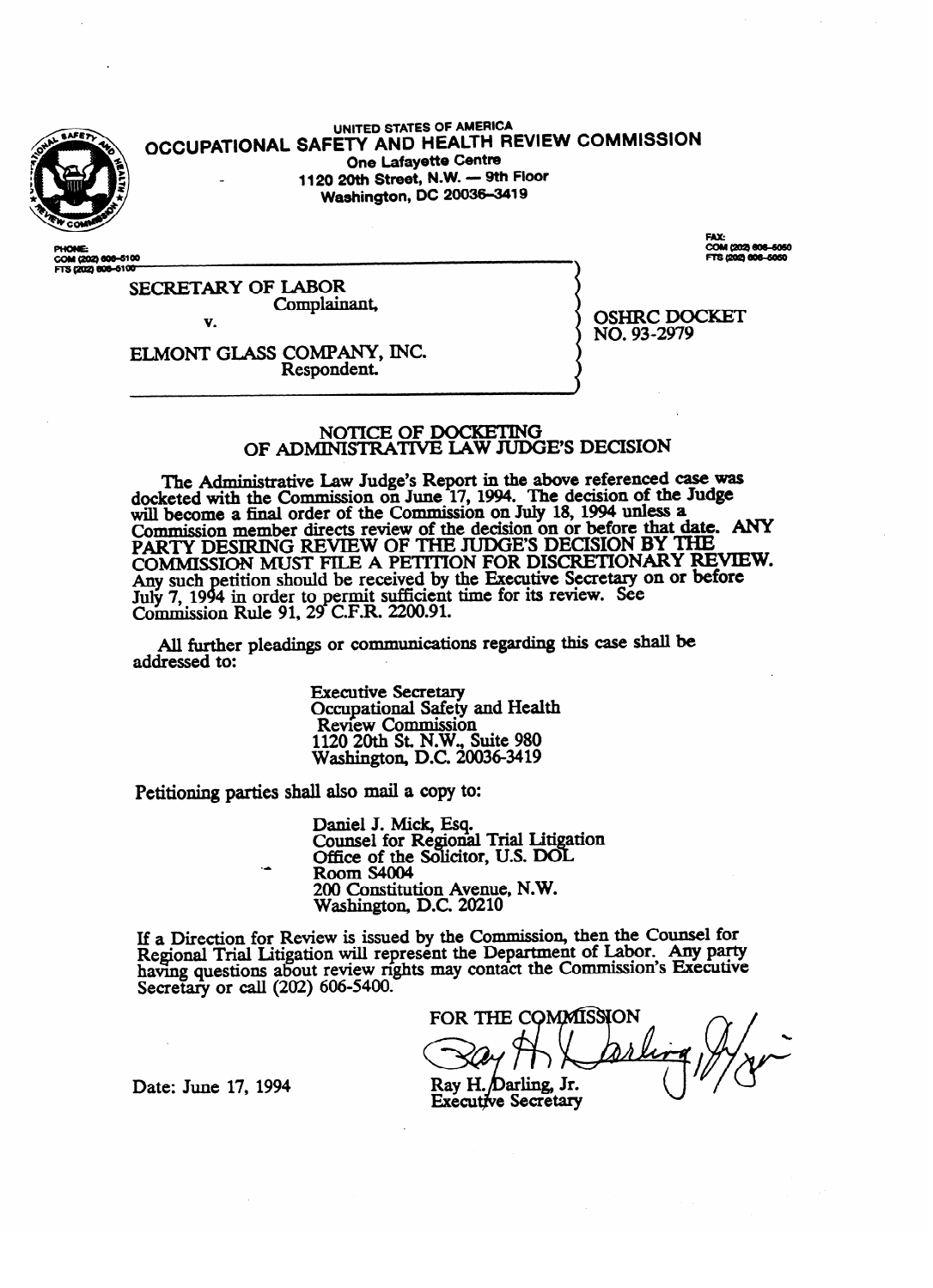## 'DOCKET NO. 93-2979

## NOTICE IS GIVEN **TO THE FOLIDWING:**

Daniel J. Mick, Esq. Counsel for Re **'onal** Trial Iiti **ation Office of the Solicitor, U.S. DOL** Room S4004 200 Constitution Ave., N.W. Washington, D.C. 20210

Patricia Rodenhausen, Regional Solicitor Office of the Solicitor, 201 Varick, Room 707 New York, NY 10014 Esq. U.S. DOL

Mr. Anthony J. Merisola Elmont Glass Company, Inc. 101 **Amber Street**  Staten Island, NY 10306

Michael H. Schoenfeld Administrative Law Jud Occupational Safety and e Health Review Commission One Lafayette Centre 1120 20th St. N.W., Suite 990 Washington, DC 20036 3419

00107196339:02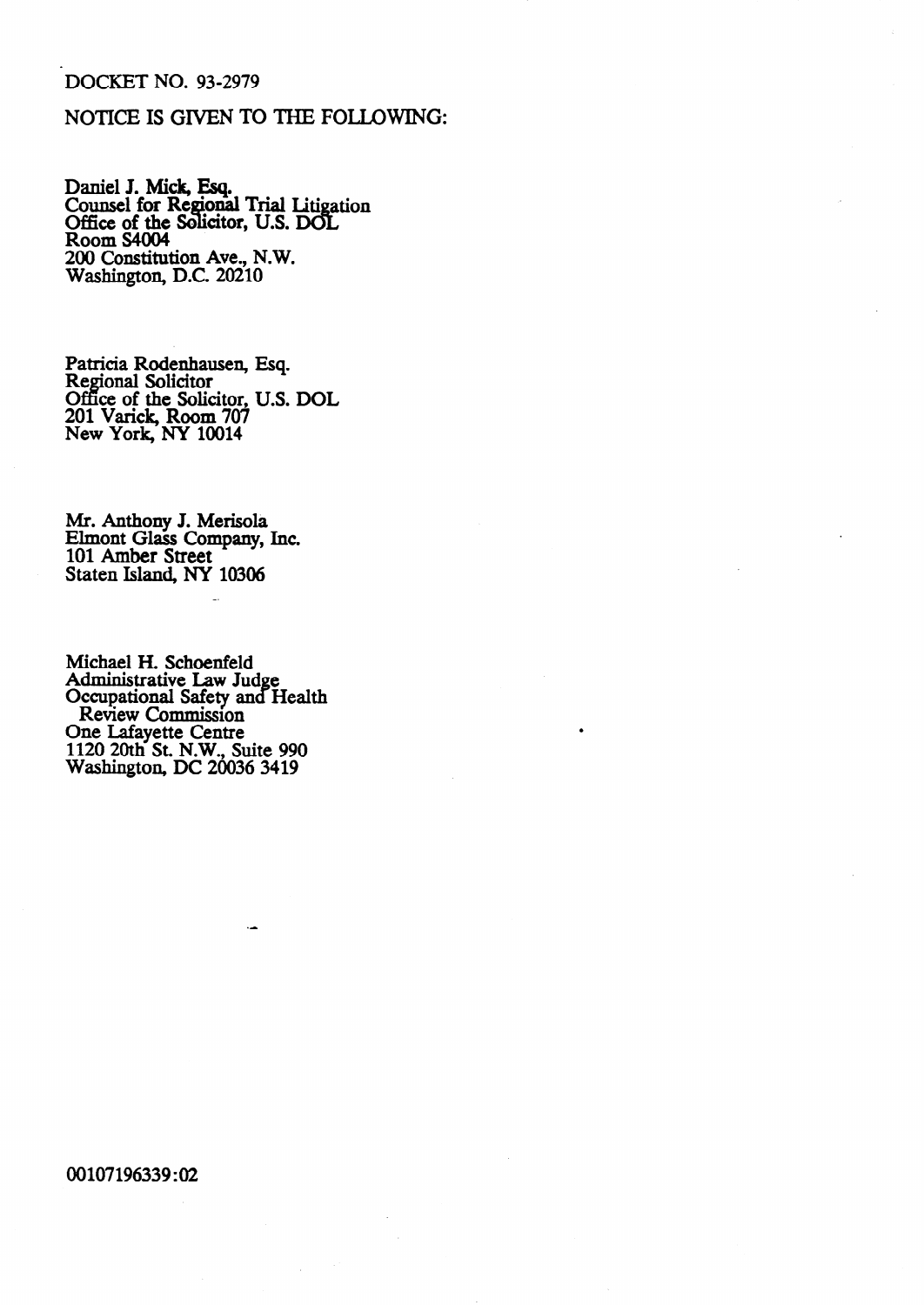

**UNITED STATES OF AMERICA OCCUPATIONAL SAFETY AND HEALTH REVIEW COMMISSION One Lafayette Centre 1120 20th Street, N.W. - 9th Floor Washington, DC 20036-3419 .** 

COM (202) 606-5100 TS (202) 606-5100

FAX:<br>COM (202) 606-5050 TS (202) 606-5050

| SECRETARY OF LABOR,     |                          |
|-------------------------|--------------------------|
| Complainant,            |                          |
| v.                      | OSHRC Docket No. 93-2979 |
| ELMONT GLASS CO., INC., |                          |
| Respondent.             |                          |
|                         |                          |

Appearances:

Alan L. Kammerman, Esq. (a) Anthony J. Merisola, President Coffice of the Solicitor (a) and Anthony J. Merisola, President (a)  $ECI$  Safety Services Company U.S. Department of Labor Staton Island, New York For Complainant **For Respondent** For Complainant For Respondent

Before: Administrative Law Judge Michael H. Schoenfeld

## **DECISION AND ORDER**

### **Background and Procedural History** Background and Procedural Historv

This case arises under the Occupational Safety and Health Act of 1970, 29 U.S.C. § § 651 - 678 (1970) ("the Act").

Having had its worksite inspected by a compliance officer of the Occupational Safety and Health Administration, Elmont Glass Company, Inc., ("Respondent") was issued two citations on or about September 15, 1993. Citation 1 alleged 3 serious violations of the Act and proposed penalties of \$1500, \$1500 and \$750 for each violation, respectively. Citation 2 alleged 2 other than serious violations of the Act. and proposed no monetary penalties. Respondent timely contested. Following the filing of a complaint and answer, the case came

Respondent timely contested. Following the filing of a complaint and answer, the case came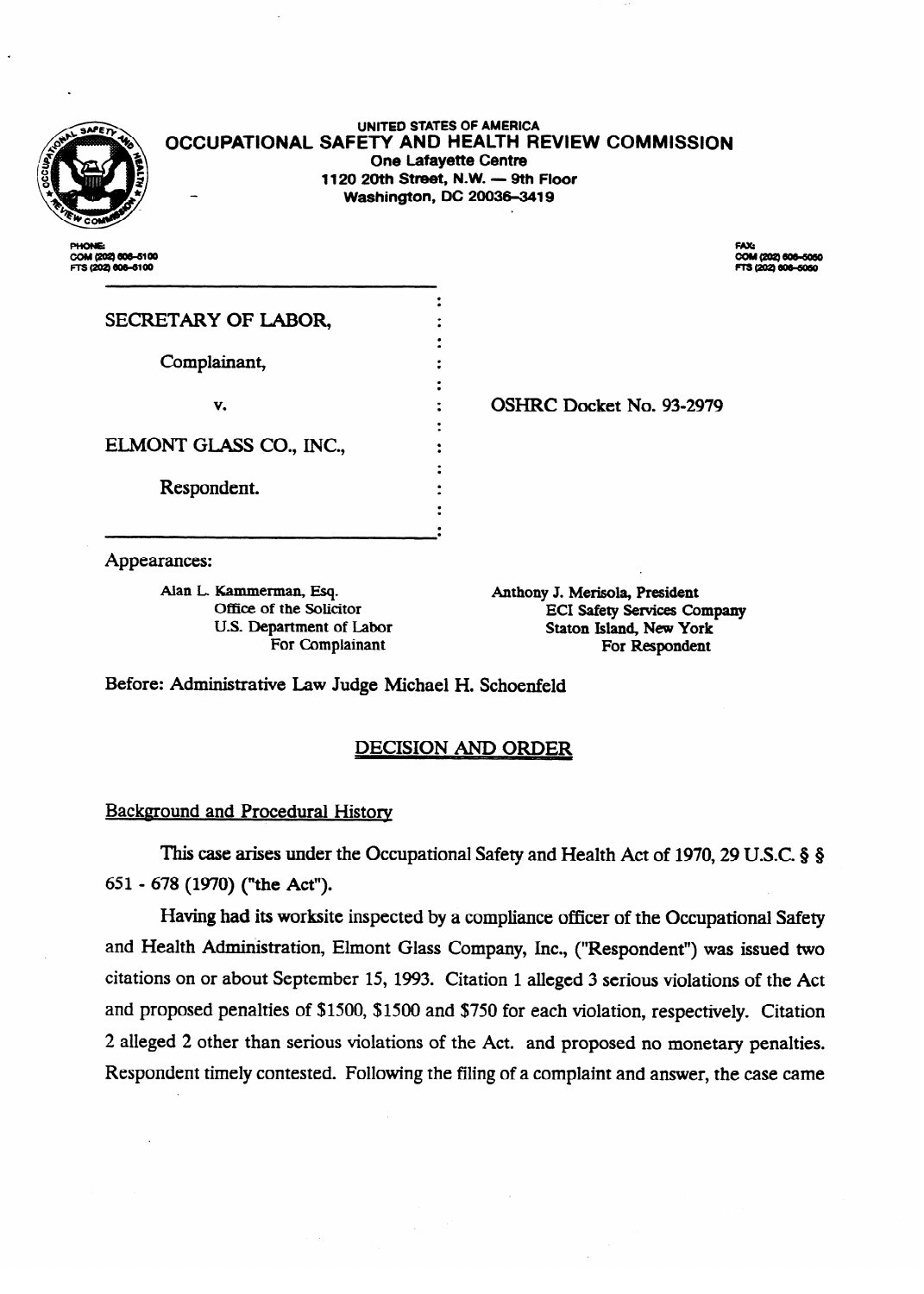on to be heard on May 11,1993 in New York, New York. No affected employees exercised their right to party **status** (Tr. 3).

The citations issued to Respondent are as follows:

Serious item 1 - 29 C.F.R. § 1926.20(b)(1) - frequent and regular inspections of the worksite and equipment were not conducted by a competent person designated by the employer. Penalty proposed: \$1500.

Serious item 2 - 29 C.F.R. § 1926.556(b)(2)(iv) - employees working in an aerial lift Serious item 2 - 29 CIF.R. 3 1926556(b)(2)(iv) - employees working in an aerial lift proposed: \$1500.

Serious item 3 - 29 C.F.R. § 1926.556(b)(2)(v) - employees working from an aerial  $\mathbf{S}$  -  $\mathbf{S}$  -  $\mathbf{S}$  -  $\mathbf{S}$  -  $\mathbf{S}$  -  $\mathbf{S}$  -  $\mathbf{S}$  -  $\mathbf{S}$  -  $\mathbf{S}$  -  $\mathbf{S}$  -  $\mathbf{S}$  -  $\mathbf{S}$  -  $\mathbf{S}$  -  $\mathbf{S}$  -  $\mathbf{S}$  -  $\mathbf{S}$  -  $\mathbf{S}$  -  $\mathbf{S}$  -  $\mathbf{S}$  -  $\mathbf{S}$  -

Other than serious item  $1 - 29$  C.F.R. § 1926.59(g)(8) - Material safety data sheets. for all chemicals used on the site were not available on the site. Proposed penalty: \$0.

Other than serious item  $2 - 29$  C.F.R. § 1926.100(b) - Employees working under a glass panel in the ceiling were not wearing hard hats. Proposed penalty: \$0.

At the opening of the hearing the parties announced that a stipulated settlement had been reached that morning prior to going on the record. Under the terms of the agreement Citation 1, Item 1 and Citation 2, Item 2 were withdrawn. Citation 1, Items 2 and 3 were combined to reflect one violation (Items 2a and 2b). Citation 2, Item 1 was withdrawn. An amended penalty of \$1,200 was proposed for Item 2 (including parts a and b).

Respondent represented that its employees traveled between work places during their work shift on August 26, 1993, and that Material Safety Data Sheets were available through facsimile transmission in the event of an emergency.

Based on the above Respondent withdraws its notice of contest and answer as to the citation and proposed penalty as amended. Respondent affirmatively states that the violation as amended has been abated and that it will comply with the Act in the future. Respondent agrees to pay the amended penalty of \$1,200 by check made payable to OSHA -Labor mailed to the OSHA office in New York City. Finally, both parties agree to bear their own fees and other expenses incurred with any stage of this proceeding.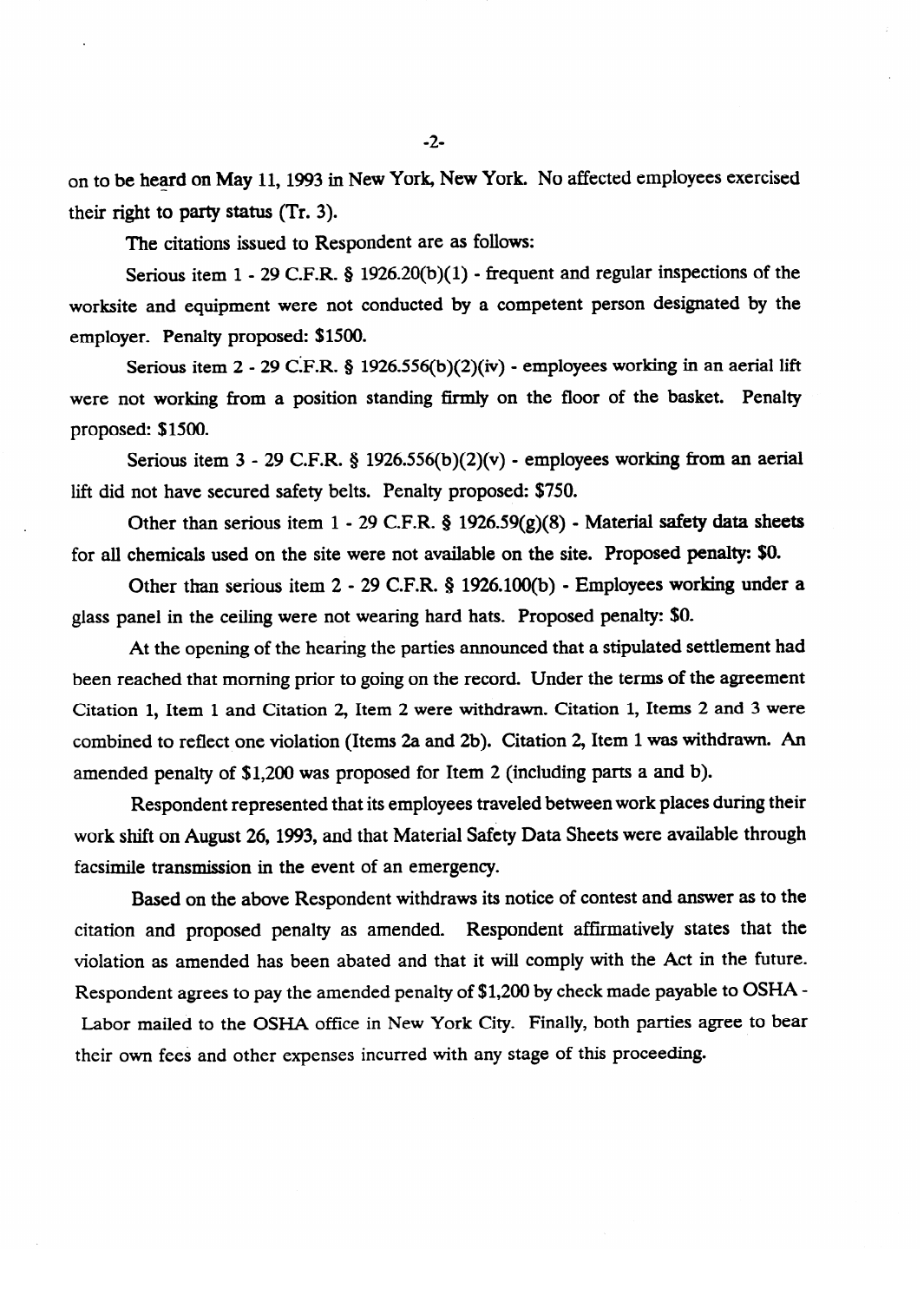Respondent's representative acknowledged acceptance of the terms of the agreement  $(Tr. 5)$ .

The settlement is found to be appropriate in all respects. Its terms are incorporated fully herein.

### FINDINGS OF FACI'

All findings of fact necessary for a determination of all relevant issues have been made above. Fed. R. Civ. P. 52(a). All proposed findings of fact and conclusions of law inconsistent with this decision are hereby denied.

### CONCLUSIONS OF LAW

1. Respondent was, at all times pertinent hereto, an employer within the meaning of § 3(5) of the Occupational Safety and Health Act of 1970, 29 U.S.C. § § 651 - 678 (1970).

2. The Occupational Safety and Health Review Commission has jurisdiction over the parties and the subject matter.

3. Respondent was in serious violation of the Act in that it failed to comply with the standards at 29 C.F.R. § § 1926.556(b)(2)(iv) and 1926.556(b)(2)(v) (Citation 1, as amended, Items 2a and 2b). A penalty of  $$1,200$  is appropriate.

4. Respondent was not in violation of the Act as alleged in Citation 1, Item 1, and Citation 2, Items 1 and 2.